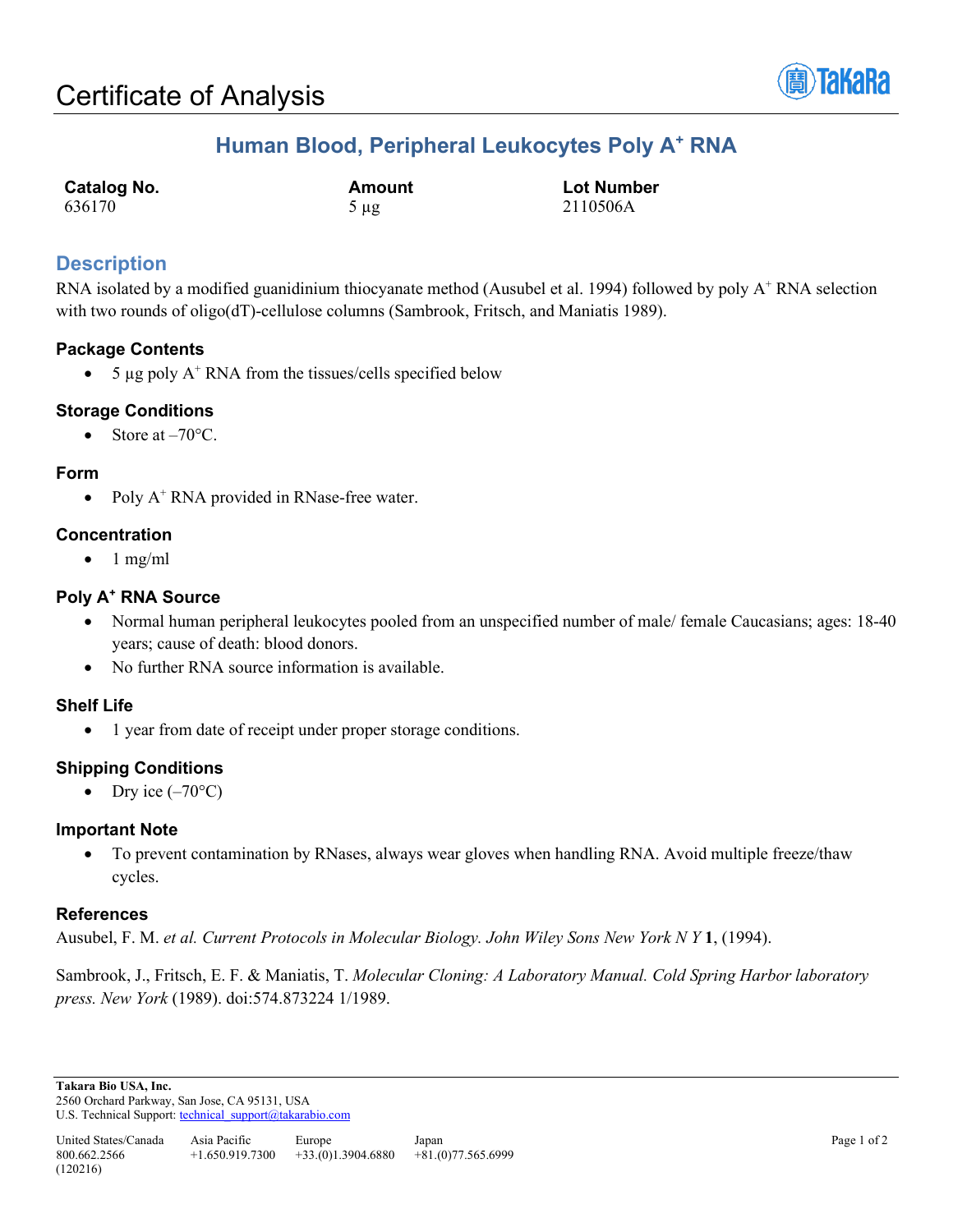# Certificate of Analysis Cat. No. 636170

Human Blood, Peripheral Leukocytes Poly A<sup>+</sup> RNA

## **Quality Control Data**

After electrophoresis on a denaturing gel, the poly  $A+$  RNA size ranged from  $0.2 - 10$  kb.

It is certified that this product meets the above specifications, as reviewed and approved by the Quality Department.